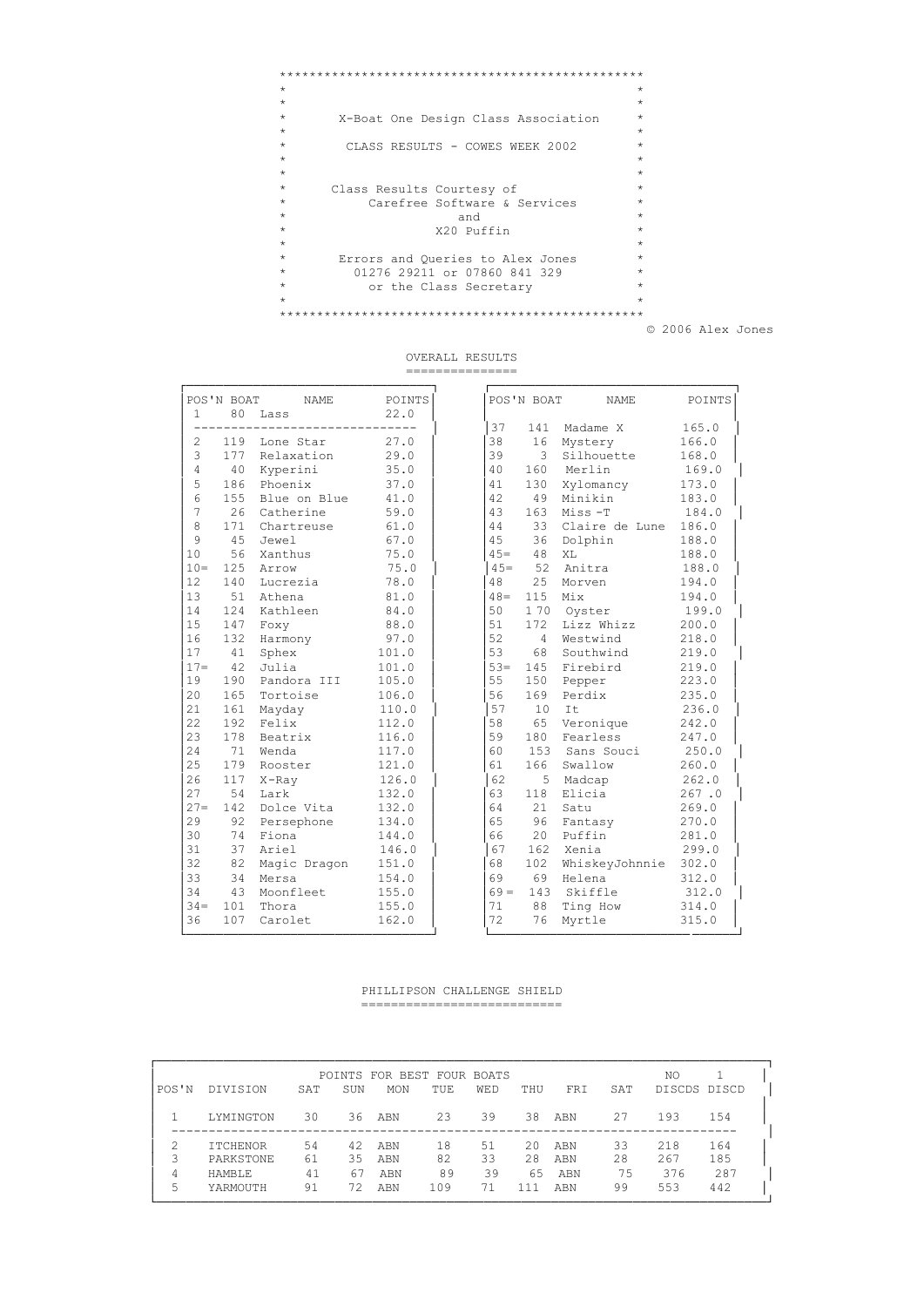# $\begin{array}{c} \text{COWES} \\ \text{---} \end{array}$

|                            | RACES<br>POINTS TOTALS<br>POINTS                                |  |
|----------------------------|-----------------------------------------------------------------|--|
| PROVISIONAL OR FINAL       | POSITION<br>ΝO<br>ਸ<br>F.<br>F.<br>- 63                         |  |
| DAY                        | $DTS -$<br>$DTS-$<br>LIST<br>SA SU MO TU WE TH FR SA            |  |
| DATE                       | 5 6 7 8 9 10<br>CARD<br>CARDS<br>$\overline{a}$                 |  |
| <b>NAME</b><br><b>BOAT</b> | POINTS<br>POS'N BOAT<br>NAME                                    |  |
| 20 Puffin                  | 281.0<br>281<br>Puffin<br>346<br>38 61 AB 64 63 65 AB 55<br>2.0 |  |
|                            |                                                                 |  |

HAMBLE

| ======               |     |       |                         |        |      |                   |       |      |         |                |    |            |              |        |
|----------------------|-----|-------|-------------------------|--------|------|-------------------|-------|------|---------|----------------|----|------------|--------------|--------|
|                      |     |       |                         | POINTS |      | RACES             |       |      |         | PO INTS TOTALS |    |            |              |        |
| PROVISIONAL OR FINAL | F   | F     | F                       | F      |      | F                 | F     | F    | NO.     |                |    |            | POSITION     |        |
| DAY                  | SA  | SU    | MO                      | TU     | WЕ   | TH.               | FR SA |      | $DIS -$ | $DIS-$         |    |            | LIST         |        |
| DATE                 | 3   | 4     | .5                      | 6      | 7    | -8                | 9     | 10   | CARDS   | CARD           |    |            |              |        |
| NAME<br>BOAT         |     |       |                         |        |      |                   |       |      |         |                |    | POS'N BOAT | NAME         | POINTS |
|                      |     |       |                         |        |      |                   |       |      |         |                |    | 80         | Lass         | 22.0   |
| $10$ It              |     |       | 30 51 AB 62 53 51 AB 51 |        |      |                   |       |      | 298     | 236            |    |            |              |        |
| 21 Satu              | ND. | 43    |                         |        |      | AB 57 65 32 AB RE |       |      | 342     | 269            |    | 124        | Kathleen     | 84.0   |
| 36 Dolphin           |     | 4 ND  | AB                      | -46    |      | 47 37 AB 54       |       |      | 260     | 188            | 3  | 179        | Rooster      | 121.0  |
| 54 Lark              |     | 51 36 | AB                      | 32     | 19   | 16                | AB 29 |      | 183     | 132            | 4  | 54         | Lark         | 132.0  |
| 80 Lass              |     | 4     | AB                      | 4      | 4    | 8                 | AB    |      | 30      | 22             | 5  | 82         | Magic Dragon | 151.0  |
| 82 Magic Dragon      | RF. | 35    | AB                      |        |      | 30 33 36 AB       |       |      | 223     | 151            | 6  | 36         | Dolphin      | 188.0  |
| 96 Fantasy           | RF. | 60    | AB 37 51 DQ AB 50       |        |      |                   |       |      | 347     | 270            |    | 150        | Pepper       | 223.0  |
| 118 Elicia           | 39  | 42    | AB.                     | 53     |      | 60 RE AB ND       |       |      | 340     | 267            | 8  | 10         | It           | 236.0  |
| 124 Kathleen         | 10  | 23    | AB OC                   |        |      | 2 23 AB 26        |       |      | 157     | 84             | 9  | 180        | Fearless     | 247.0  |
| 150 Pepper           | 27  | 67    | AB                      | -38    | 55   | 50                | AB 53 |      | 290     | 223            | 10 | 166        | Swallow      | 260.0  |
| 166 Swallow          | RE  | 59    | AB.                     | - 2.3  | RE.  | 61                | AB    | -4.5 | 333     | 260            | 11 | 118        | Elicia       | 267.0  |
| 179 Rooster          | 49  | 5.    | AB 50                   |        | - 14 | 18                | AB 35 |      | 171     | 121            | 12 | 21         | Satu         | 269.0  |
| 180 Fearless         | 20  |       | 66 AB 51 ND 53 AB 57    |        |      |                   |       |      | 320     | 247            | 13 | 96         | Fantasy      | 270.0  |
|                      |     |       |                         |        |      |                   |       |      |         |                |    |            |              |        |

## ITCHENOR

|                      |     |           |                   | POINTS |       | RACES         |        |     |         | POINTS TOTALS |    |            |            |        |
|----------------------|-----|-----------|-------------------|--------|-------|---------------|--------|-----|---------|---------------|----|------------|------------|--------|
| PROVISIONAL OR FINAL | F   |           | F                 | F      |       | F             | F      | F   | NO.     |               |    |            | POSITION   |        |
| DAY                  | SA  | <b>SU</b> | MO                |        | WF.   | TН            | FR.    | SA  | $DIS -$ | $DIS-$        |    |            | LIST       |        |
| DATE                 | 3   | 4         | 5                 | 6      |       | 8             | 9      | 10  | CARDS   | CARD          |    |            |            |        |
| BOAT<br>NAME         |     |           |                   |        |       |               |        |     |         |               |    | POS'N BOAT | NAME       | POINTS |
|                      |     |           |                   |        |       |               |        |     |         |               |    | 177        | Relaxation | 29.0   |
| 16 Mystery           | 39  | 44        | AB.               |        |       | 6 35 46 AB NC |        |     | 239     |               |    |            |            |        |
| 26 Catherine         |     | 3 16      | AB                | -27    | ND.   |               | 5 AB   | 8   | 132     | 59            |    | 186        | Phoenix    | 37.0   |
| 52 Anitra            | 26  | -30       | AB                | -31    | 62.   | 64            | AB     | 39  | 252     | 188           | 3  | 26         | Catherine  | 59.0   |
| 101 Thora            | -17 | 53        | AB                | 18     | 26    | 52.           | AB.    | -42 | 208     | 155           |    | 171        | Chartreuse | 61.0   |
| 132 Harmony          | 44  | 13        | AB                |        | 28    | 14            | AB     | -41 | 141     | 97            | 5  | 132        | Harmony    | 97.0   |
| 141 Madame X         | 32  | 46        | AB                |        | 44    | 4.5           | AB     | -27 | 211     | 165           |    | 192        | Felix      | 112.0  |
| 145 Firebird         | RF. | ND.       | AB                | 19     |       | 36 ND AB      |        | -20 | 292     | 219           |    | 101        | Thora      | 155.0  |
| 169 Perdix           | RE. | 38        | AB                | 2.8    | 68    | .54           | AB     | 47  | 307     | 235           | 8  | 141        | Madame X   | 165.0  |
| 171 Chartreuse       | 23  | 45        | AB                | 15     |       | 310           | AB     | 1 N | 106     | 61            | 9  | 16         | Mystery    | 166.0  |
| 177 Relaxation       | 31  | 3         | AB                | 2      | 9     | 4             | AB     |     | 60      | 29            | 10 | 52         | Anitra     | 188.0  |
| 186 Phoenix          | 13  | 10        | AB                |        | 9 1 6 |               | $1$ AB | 4   | 53      | 37            | 11 | 145        | Firebird   | 219.0  |
| 192 Felix            |     | 21 20     | AB 43 23 12 AB 36 |        |       |               |        |     | 155     | 112           | 12 | 169        | Perdix     | 235.0  |
|                      |     |           |                   |        |       |               |        |     |         |               |    |            |            |        |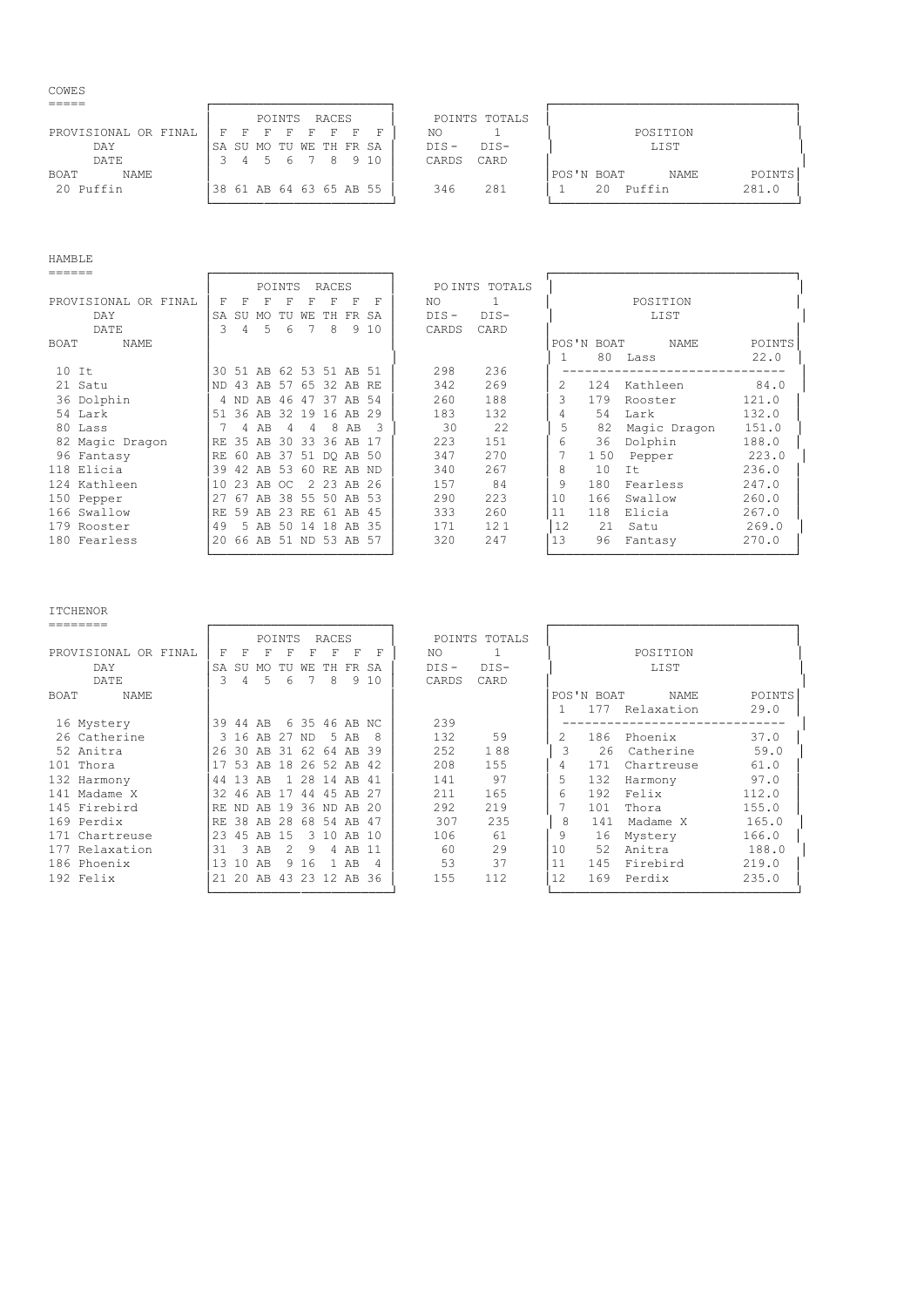LYMINGTON<br>=========

| ---------            |               |                |                         |        |    |               |          |                         |         |               |               |            |                |        |
|----------------------|---------------|----------------|-------------------------|--------|----|---------------|----------|-------------------------|---------|---------------|---------------|------------|----------------|--------|
|                      |               |                |                         | POINTS |    | RACES         |          |                         |         | POINTS TOTALS |               |            |                |        |
| PROVISIONAL OR FINAL | F             | F              | F                       | F      | F  | F             | F        | F                       | NO.     | $\mathbf{1}$  |               |            | POSITION       |        |
| DAY                  | SA            |                | SU MO                   | TU WE  |    |               | TH FR SA |                         | $DIS -$ | $DIS-$        |               |            | LIST           |        |
| DATE                 | $\mathcal{L}$ | $\overline{4}$ | 5                       | 6      | 7  | 8             |          | 9,10                    | CARDS   | CARD          |               |            |                |        |
| <b>BOAT</b><br>NAME. |               |                |                         |        |    |               |          |                         |         |               |               | POS'N BOAT | <b>NAME</b>    | POINTS |
|                      |               |                |                         |        |    |               |          |                         |         |               | 1             | 119        | Lone Star      | 27.0   |
| 3 Silhouette         |               |                |                         |        |    |               |          | 11 50 AB 35 38 34 AB DO | 245     | 168           |               |            |                |        |
| 33 Claire de Lune    | 48            |                | 52 AB 11 41 49 AB 37    |        |    |               |          |                         | 238     | 186           | $\mathcal{L}$ | 45         | Jewel          | 67.0   |
| 34 Mersa             | 19            |                | 40 AB 40 17 RE AB 38    |        |    |               |          |                         | 227     | 154           | 3             | 56         | Xanthus        | 75.0   |
| 37 Ariel             | 8             |                | 48 AB 39 43 33 AB 23    |        |    |               |          |                         | 194     | 146           | 4             | 140        | Lucrezia       | 78.0   |
| 42 Julia             |               | 12 29 AB       |                         | 14     |    | 29 17         | AB 31    |                         | 132     | 101           | 5             | 42         | Julia          | 101.0  |
| 45 Jewel             | 14            |                | 19 AB 12 31 15 AB       |        |    |               |          | 7                       | 98      | 67            | 6             | 161        | Mayday         | 110.0  |
| 48 XL                |               |                | 53 47 AB 63 25 42 AB 21 |        |    |               |          |                         | 251     | 188           | 7             | 178        | Beatrix        | 116.0  |
| 56 Xanthus           | 42            | 11 AB          |                         | 8      |    | 22 19 AB 15   |          |                         | 117     | 75            | 8             | 117        | $X$ -Ray       | 126.0  |
| 68 Southwind         | 33            |                | 22 AB 58 66 57 AB 49    |        |    |               |          |                         | 285     | 219           | 9             | 142        | Dolce Vita     | 132.0  |
| 69 Helena            |               |                | RE 58 AB 69 67 62 AB 56 |        |    |               |          |                         | 384     | 312           | 10            | 92         | Persephone     | 134.0  |
| 76 Myrtle            | I RE.         |                | 49 AB 67 54 RE AB NC    |        |    |               |          |                         | 388     | 315           | 11            | 37         | Ariel          | 146.0  |
| 88 Ting How          | ND            |                | 64 AB 60 58 60 AB ND    |        |    |               |          |                         | 387     | 314           | 12            | 34         | Mersa          | 154.0  |
| 92 Persephone        | ND 25 AB      |                |                         |        |    | 7 10 20 AB OC |          |                         | 207     | 134           | 13            | 3          | Silhouette     | 168.0  |
| 117 X-Ray            |               |                | 5 15 AB 42 32 RE AB 32  |        |    |               |          |                         | 199     | 126           | 14            | 160        | Merlin         | 169.0  |
| 119 Lone Star        | 2.2.          |                | $1$ AB                  | 3      | 13 |               | 9 AB     | $\mathbf{1}$            | 49      | 27            | 1.5           | 163        | Miss-T         | 184.0  |
| 140 Lucrezia         | 28            |                | 17 AB 34 24             |        |    |               | 3 AB     | $\epsilon$              | 112     | 78            | 16            | 33         | Claire de Lune | 186.0  |
| 142 Dolce Vita       | 1.5           |                | 54 AB 47                |        | .5 | 11 AB OC      |          |                         | 205     | 132           | 17            | 48         | XT.            | 188.0  |
| 143 Skiffle          | <b>ND</b>     |                | 65 AB 56                |        |    | 64 55 AB NC   |          |                         | 385     | 312           | 18            | 170        | Oyster         | 199.0  |
| 160 Merlin           | 24            |                | 41 AB 13 45 47 AB 46    |        |    |               |          |                         | 216     | 169           | 19            | 172        | Lizz Whizz     | 200.0  |
| 161 Mayday           | 41            |                | 9 AB 24 11 25 AB OC     |        |    |               |          |                         | 183     | 110           | 20            | 68         | Southwind      | 219.0  |
| 163 Miss-T           |               |                | 6 37 AB 45 40 56 AB DO  |        |    |               |          |                         | 261     | 184           | 2.1           | 69         | Helena         | 312.0  |
| 170 Oyster           |               |                | 43 55 AB 26             |        |    |               |          | 49 48 AB 33             | 254     | 199           | $21 =$        | 143        | Skiffle        | 312.0  |
| 172 Lizz Whizz       |               |                | OC 28 AB 49 61 40 AB 22 |        |    |               |          |                         | 272     | 200           | 23            | 88         | Ting How       | 314.0  |
| 178 Beatrix          |               | 29 34 AB       |                         |        |    | 5 46 35 AB 13 |          |                         | 162     | 116           | 24            | 76         | Myrtle         | 315.0  |
|                      |               |                |                         |        |    |               |          |                         |         |               |               |            |                |        |

## PARKSTONE

|                      |           |           |       | POINTS                  |     | RACES |         |     |        | POINTS TOTALS |    |            |              |         |
|----------------------|-----------|-----------|-------|-------------------------|-----|-------|---------|-----|--------|---------------|----|------------|--------------|---------|
| PROVISIONAL OR FINAL | F         |           | F     | F                       |     |       | F       | F   | NO.    |               |    |            | POSITION     |         |
| DAY                  | <b>SA</b> | <b>SU</b> | MO    |                         | WF. | TH.   | FR.     | SA  | $DIS-$ | $DIS-$        |    |            | LIST         |         |
| DATE                 | 3         | 4         | 5     | 6                       |     | 8     | 9       | 10  | CARDS  | CARD          |    |            |              |         |
| BOAT<br>NAME         |           |           |       |                         |     |       |         |     |        |               |    | POS'N BOAT | NAME         | P OINTS |
|                      |           |           |       |                         |     |       |         |     |        |               |    |            | 40 Kyperini  | 35.0    |
| 25 Morven            |           |           |       | 46 56 AB 59 57 21 AB 14 |     |       |         |     | 253    | 194           |    |            |              |         |
| 40 Kyperini          | ND        |           | AB    | 20                      |     |       | 2 AB    |     | 107    | 35            |    | 155        | Blue on Blue | 41.0    |
| 41 Sphex             | 16        | 24        | AB    | 29                      | 8   | 29    | AB 24   |     | 130    | 101           | 3  | 51         | Athena       | 81.0    |
| 43 Moonfleet         | 37        | 21        | AB    | -41                     | 30  | 39    | AB.     | -28 | 196    | 155           |    | 41         | Sphex        | 101.0   |
| 49 Minikin           | 45        | 63        | AR    | 66                      | 20  | 30    | AB      | -25 | 249    | 183           |    | 190        | Pandora III  | 105.0   |
| 51 Athena            | 36        | 8         | AB    | 48                      |     | 6 13  | AB      | -18 | 129    | 81            | 6  | 165        | Tortoise     | 106.0   |
| 65 Veronique         | ND        | 32        | AB    | 2.1                     | 59  | 58    | AB.     | NF  | 315    | 2.42          |    | 74         | Fiona        | 144.0   |
| 74 Fiona             |           | 262       | AB    | 2.5                     | 27  | 2.8   | AB RE   |     | 217    | 144           | 8  | 43         | Moonfleet    | 155.0   |
| 107 Carolet          | I ND.     | 26        | AB    | 16                      | 50  | 30    | AB      | 40  | 234    | 162           | 9  | 107        | Carolet      | 162.0   |
| 155 Blue on Blue     | 9         | 6         | AB OC |                         | 18  |       | 6 AB    |     | 114    | 41            | 10 | 49         | Minikin      | 183.0   |
| 165 Tortoise         | 40 14     |           | AB.   | 36 21                   |     |       | 26 AB   | q   | 146    | 106           | 11 | 2.5        | Morven       | 194.0   |
| 190 Pandora III      |           |           |       | 34 18 AB 52 34          |     |       | 7 AB 12 |     | 157    | 105           | 12 | 65         | Veronique    | 242.0   |
|                      |           |           |       |                         |     |       |         |     |        |               |    |            |              |         |

#### YARMOUTH

|                      |     |               |       | POINTS                  |    | RACES    |          |     |         | POINTS TOTALS |    |            |                |        |
|----------------------|-----|---------------|-------|-------------------------|----|----------|----------|-----|---------|---------------|----|------------|----------------|--------|
| PROVISIONAL OR FINAL | F   | F             | F     | F                       |    | F        | F        | F   | NO.     |               |    |            | POSTT TON      |        |
| DAY                  | SA  | -SU           | MO.   | TU                      | WЕ | TH.      | FR SA    |     | $DIS -$ | $DIS-$        |    |            | LIST           |        |
| DATE                 | २   | 4             | 5.    | 6                       |    | 8        | 9        | 10  | CARDS   | CARD          |    |            |                |        |
| BOAT<br>NAME         |     |               |       |                         |    |          |          |     |         |               |    | POS'N BOAT | <b>NAME</b>    | POINTS |
|                      |     |               |       |                         |    |          |          |     |         |               |    | 125        | Arrow          | 75.0   |
| 4 Westwind           | 50  | 57            |       | AB 61 15 38 AB 58       |    |          |          |     | 279     | 218           |    |            |                |        |
| 5 Madcap             | RF. | 39            |       | AB RE 37                |    |          | 41 AB ND |     | 335     | 2.62          |    | 147        | Foxy           | 88.0   |
| 71 Wenda             |     | 1 RF.         | AB 22 |                         |    | 7 43     | AB       | 44  | 189     | 117           |    | 71         | Wenda          | 117.0  |
| 102 WhiskeyJohnnie   | 52  | 68            |       | AB 68 ND 66 AB 48       |    |          |          |     | 375     | 302           | 4  | 130        | Xylomancy      | 173.0  |
| $115$ Mix            | RF. | -27           |       | AB 33 56 44 AB 34       |    |          |          |     | 266     | 194           |    | 115        | Mix            | 194.0  |
| 125 Arrow            | 18  | $\mathcal{P}$ | AB 44 |                         |    | 12 27 AB |          | -16 | 119     | 75            | 6  | 4          | Westwind       | 218.0  |
| 130 Xylomancy        | 47  | 33            |       | AB 54 39 24 AB 30       |    |          |          |     | 227     | 173           |    | 153        | Sans Souci     | 250.0  |
| 147 Foxy             | 25  | - 12          | AB    | 1 O                     | 42 | -22      | AB       | 19  | 130     | 88            | 8  | 5          | Madcap         | 262.0  |
| 153 Sans Souci       | RF. | .31           | AB    | 65                      | 48 | 63       | AB       | -43 | 322     | 250           | 9  | 162        | Xenia          | 299.0  |
| 162 Xenia            |     |               |       | NE NE AB 55 52 59 AB 52 |    |          |          |     | 380     | 299           | 10 | 102        | WhiskeyJohnnie | 302.0  |
|                      |     |               |       |                         |    |          |          |     |         |               |    |            |                |        |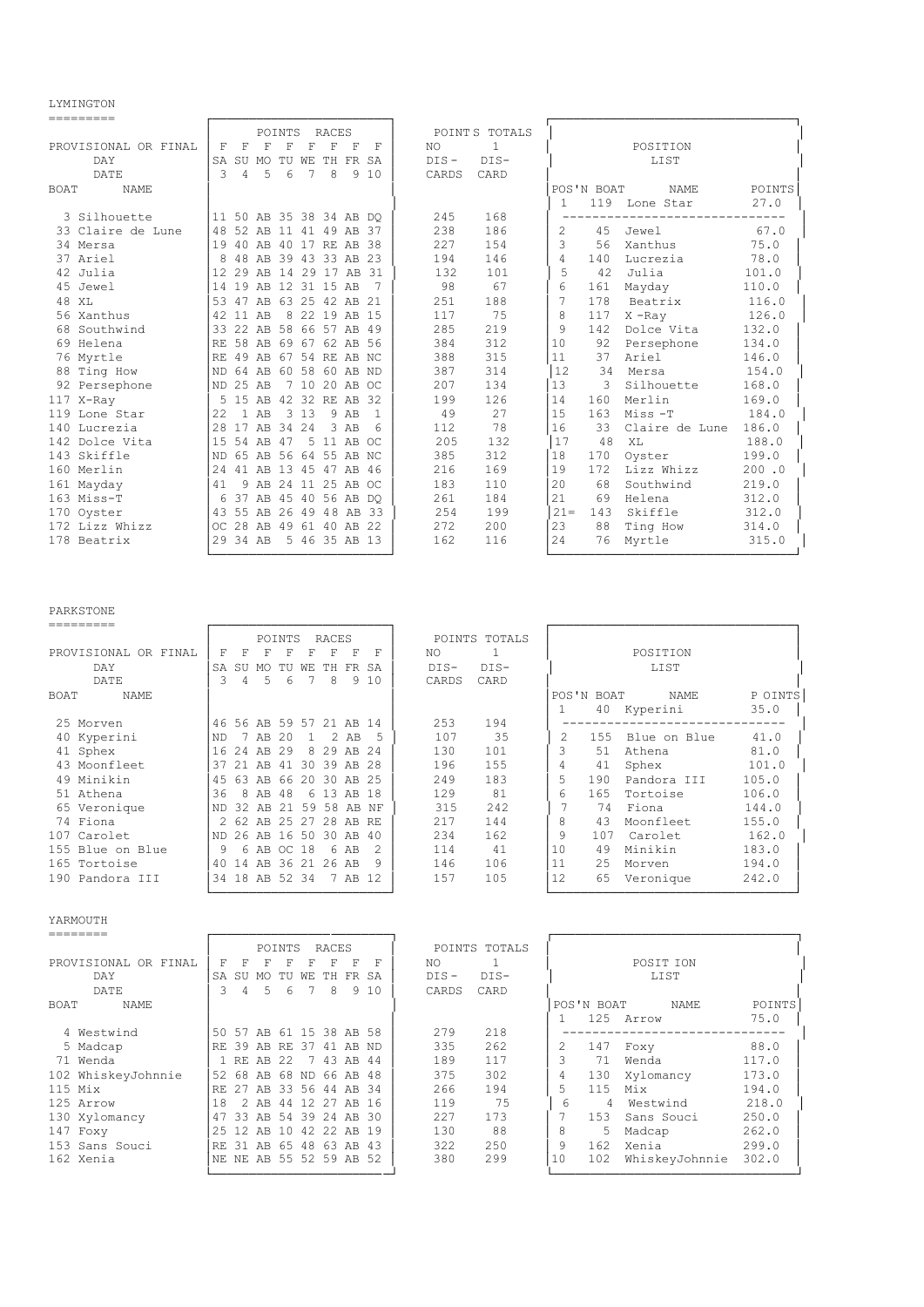## LIFEBOAT SPOONS

| ---------------                                |                                                                                                                                                                                                                           |                                                                         |                                                                                                         |
|------------------------------------------------|---------------------------------------------------------------------------------------------------------------------------------------------------------------------------------------------------------------------------|-------------------------------------------------------------------------|---------------------------------------------------------------------------------------------------------|
| PROVISIONAL OR FINAL<br>DAY                    | POINTS<br>RACES<br>$\mathbf{F}$<br>$\mathbb{F}$<br>F<br>F<br>F<br>F<br>$\mathbb F$<br>$-$ F<br>SA SU MO TU WE TH FR SA                                                                                                    | POINTS TOTALS<br>NO<br>1<br>$DIS -$<br>$DIS-$                           | POSITION<br>LIST                                                                                        |
| DATE<br>BOAT<br>NAME                           | 3<br>6<br>8<br>4<br>5<br>7<br>9 10                                                                                                                                                                                        | CARDS<br>CARD                                                           | POS'N BOAT<br>NAME<br>POINTS                                                                            |
| $10$ It<br>20 Puffin                           | 30 51 AB 62 53 51 AB 51<br>38 61 AB 64 63 65 AB 55                                                                                                                                                                        | 298<br>236<br>281<br>346                                                | 1<br>124 Kathleen<br>84.0<br>$\overline{2}$<br>132<br>97.0<br>Harmony<br>3<br>165<br>Tortoise<br>106.0  |
| 21 Satu<br>25 Morven<br>33 Claire de Lune      | ND 43 AB 57 65 32 AB RE<br>46 56 AB 59 57 21 AB 14<br>48 52 AB 11 41 49 AB 37                                                                                                                                             | 342<br>269<br>253<br>194<br>238<br>186                                  | _______________________________<br>178<br>4<br>Beatrix<br>116.0<br>5<br>-92<br>Persephone<br>134.0      |
| 37 Ariel<br>48 XL<br>52 Anitra                 | 8<br>48 AB 39 43 33 AB 23<br>53 47 AB 63 25 42 AB 21<br>26 30 AB 31 62 64 AB 39                                                                                                                                           | 194<br>146<br>251<br>188<br>252<br>188                                  | 6<br>74<br>Fiona<br>144.0<br>7<br>37<br>Ariel<br>146.0<br>8<br>Thora<br>155.0<br>101                    |
| 68 Southwind<br>69 Helena                      | 33 22 AB 58 66 57 AB 49<br>RE 58 AB 69 67 62 AB 56                                                                                                                                                                        | 285<br>219<br>384<br>312                                                | 9<br>107<br>Carolet<br>162.0<br>10<br>141 Madame X<br>165.0                                             |
| 74 Fiona<br>76 Myrtle<br>88 Ting How           | 2 62 AB 25 27 28 AB RE<br>RE 49 AB 67 54 RE AB NC<br>ND 64 AB 60 58 60 AB ND                                                                                                                                              | 217<br>144<br>388<br>315<br>387<br>314                                  | 11<br>160<br>Merlin<br>169.0<br>12<br>130<br>Xylomancy<br>173.0<br>13<br>163<br>Miss -T<br>184.0        |
| 92 Persephone<br>96 Fantasy                    | ND 25 AB<br>7 10 20 AB OC<br>RE 60 AB 37 51 DQ AB 50                                                                                                                                                                      | 207<br>134<br>347<br>270                                                | 33<br>14<br>Claire de Lune<br>186.0<br>15<br>48<br>XL<br>188.0                                          |
| 101 Thora<br>102 WhiskeyJohnnie<br>107 Carolet | 17 53 AB 18 26 52 AB 42<br>52 68 AB 68 ND 66 AB 48<br>ND 26 AB 16 50 30 AB 40                                                                                                                                             | 208<br>155<br>375<br>302<br>234<br>162                                  | $15 =$<br>52<br>188.0<br>Anitra<br> 17<br>25<br>Morven<br>194.0<br>$17 =$<br>115<br>194.0<br>Mix        |
| $115$ Mix<br>124 Kathleen                      | RE 27 AB 33 56 44 AB 34<br>110 23 AB OC<br>2 23 AB 26<br>47 33 AB 54 39 24 AB 30                                                                                                                                          | 266<br>194<br>157<br>84<br>227<br>173                                   | 19<br>170<br>199.0<br>Oyster<br>20<br>172<br>Lizz Whizz<br>200.0<br>21<br>68<br>Southwind<br>219.0      |
| 130 Xylomancy<br>132 Harmony<br>141 Madame X   | 44 13 AB<br>1 28 14 AB 41<br>32 46 AB 17 44 45 AB 27                                                                                                                                                                      | 141<br>97<br>211<br>165                                                 | 22<br>150<br>223.0<br>Pepper<br>23<br>169<br>235.0<br>Perdix                                            |
| 143 Skiffle<br>150 Pepper<br>153 Sans Souci    | ND 65 AB 56 64 55 AB NC<br>27 67 AB 38 55 50 AB 53<br>RE 31 AB 65 48 63 AB 43                                                                                                                                             | 385<br>312<br>290<br>223<br>322<br>250                                  | 24<br>10<br>It<br>236.0<br>25<br>180<br>247.0<br>Fearless<br>26<br>153<br>Sans Souci<br>250.0           |
| 160 Merlin<br>162 Xenia                        | 24 41 AB 13 45 47 AB 46<br>NE NE AB 55 52 59 AB 52                                                                                                                                                                        | 216<br>169<br>299<br>380                                                | 27<br>166<br>Swallow<br>260.0<br>28<br>21<br>269.0<br>Satu                                              |
| 163 Miss-T<br>165 Tortoise<br>166 Swallow      | l 6<br>37 AB 45 40 56 AB DO<br> 40 14 AB 36 21 26 AB<br>9<br>RE 59 AB 23 RE 61 AB 45                                                                                                                                      | 261<br>184<br>146<br>106<br>333<br>260                                  | 29<br>96<br>Fantas y<br>270.0<br>30<br>20<br>Puffin<br>281.0<br>31<br>162<br>Xenia<br>299.0             |
| 169 Perdix<br>170 Oyster<br>172 Lizz Whizz     | RE 38 AB 28 68 54 AB 47<br>43 55 AB 26 49 48 AB 33<br>OC 28 AB 49 61 40 AB 22                                                                                                                                             | 235<br>307<br>254<br>199<br>272<br>200                                  | 32<br>102<br>WhiskeyJohnnie 302.0<br>33<br>69 Helena<br>312.0<br>$33 =$<br>143<br>Skiffle<br>312.0      |
| 178 Beatrix<br>180 Fearless                    | 29 34 AB<br>5 46 35 AB 13<br>20 66 AB 51 ND 53 AB 57                                                                                                                                                                      | 162<br>116<br>320<br>247                                                | 35<br>88<br>Ting How<br>314.0<br>36<br>76 Myrtle<br>315.0                                               |
| OLD MASTERS' CUP<br>================           |                                                                                                                                                                                                                           |                                                                         |                                                                                                         |
| PROVISIONAL OR FINAL<br>DAY<br>DATE            | POINTS<br><b>RACES</b><br>$\mathbb F$<br>$\mathbb F$<br>$\mathbb F$<br>$\mathbf F$<br>$\mathbf{F}$<br>F<br>– F<br>$\mathbb F$<br>SA SU MO TU WE TH FR SA<br>5<br>6<br>$7\phantom{.0}$<br>3<br>$\overline{4}$<br>8<br>9 10 | POINTS TOTALS<br>NO<br>1<br>$DIS -$<br>$DIS-$<br>CARDS<br>CARD          | POSITION<br>LIST                                                                                        |
| BOAT<br>NAME                                   |                                                                                                                                                                                                                           | 346<br>281                                                              | POS'N BOAT<br>POINTS<br>NAME<br>27.0<br>1<br>119 Lone Star                                              |
| 20 Puffin<br>25 Morven<br>37 Ariel             | 38 61 AB 64 63 65 AB 55<br>46 56 AB 59 57 21 AB 14<br>8 48 AB 39 43 33 AB 23                                                                                                                                              | 253<br>194<br>194<br>146                                                | 2<br>140 Lucrezia<br>78.0<br>3<br>165 Tortoise<br>106.0                                                 |
| 48 XL<br>68 Southwind<br>76 Myrtle             | 53 47 AB 63 25 42 AB 21<br>33 22 AB 58 66 57 AB 49<br>RE 49 AB 67 54 RE AB NC                                                                                                                                             | 251<br>188<br>285<br>219<br>387<br>314                                  | 4<br>37 Ariel<br>146.0<br>-5<br>141 Madame X<br>165.0<br>6<br>48 XL<br>188.0                            |
| 119 Lone Star<br>140 Lucrezia                  | 22 1 AB 3 13 9 AB 1<br>28 17 AB 34 24 3 AB 6<br>32 46 AB 17 44 45 AB 27                                                                                                                                                   | 49<br>27<br>112<br>78<br>211<br>165                                     | 7<br>25 Morven<br>194.0<br>8<br>68 Southwind<br>219.0<br>- 9                                            |
| 141 Madame X<br>150 Pepper<br>165 Tortoise     | 27 67 AB 38 55 50 AB 53<br>40 14 AB 36 21 26 AB 9                                                                                                                                                                         | 290<br>223<br>146<br>106                                                | 150 Pepper<br>223.0<br>10<br>20 Puffin<br>281.0<br>11<br>76 Myrtle<br>314.0                             |
| CAPTAINS' CRYSTAL<br>------------------        |                                                                                                                                                                                                                           |                                                                         |                                                                                                         |
| PROVISIONAL OR FINAL<br>DAY<br>DATE            | POINTS RACES<br>F F F F F F F F<br>SA SU MO TU WE TH FR SA<br>3 4 5 6 7 8 9 10                                                                                                                                            | POINTS TO TALS<br>$\mathbf{1}$<br>NO<br>$DIS-$<br>$DIS -$<br>CARDS CARD | POSITION<br>LIST                                                                                        |
| BOAT NAME<br>25 Morven                         | 46 56 AB 59 57 21 AB 14                                                                                                                                                                                                   | 253                                                                     | POS'N BOAT<br><b>POINTS</b><br>NAME<br>$\mathbf{1}$<br>56 Xanthus<br>75.0<br>-------------------------- |
| 36 Dolphin<br>37 Ariel<br>48 XL                | 4 ND AB 46 47 37 AB 54<br>8 48 AB 39 43 33 AB 23<br>53 47 AB 63 25 42 AB 21                                                                                                                                               | 194<br>260<br>188<br>194<br>146<br>251<br>188                           | 2<br>51 Athena<br>81.0<br>3<br>147 Foxy<br>88.0<br>$\overline{4}$<br>165 Tortoise<br>106.0              |

|                      |     |        |                         | POINTS      |       | RACES       |          |       |         | POINTS TO TALS |        |            |             |        |
|----------------------|-----|--------|-------------------------|-------------|-------|-------------|----------|-------|---------|----------------|--------|------------|-------------|--------|
| PROVISIONAL OR FINAL | F   | F      | F                       | F           |       | F           | F        | F     | NO.     |                |        |            | POSITION    |        |
| DAY                  | SA  | SU     | MO                      | TU          | WЕ    | TH.         | FR.      | SA    | $DIS -$ | DIS-           |        |            | LIST        |        |
| DATE                 | २   | 4      | 5                       | 6           |       | 8           |          | 9 1 0 | CARDS   | CARD           |        |            |             |        |
| BOAT<br>NAME         |     |        |                         |             |       |             |          |       |         |                |        | POS'N BOAT | NAME        | POINTS |
|                      |     |        |                         |             |       |             |          |       |         |                | -1.    | 56         | Xanthus     | 75.0   |
| 25 Morven            |     |        | 46 56 AB 59 57 21 AB 14 |             |       |             |          |       | 253     | 194            |        |            |             |        |
| 36 Dolphin           |     | 4 ND   | AB                      | 46          | 47    | 37          | AB       | .54   | 260     | 188            |        | .51        | Athena      | 81.0   |
| 37 Ariel             | 8   | 48.    | AB                      | 39          | 43    |             | 33 AB 23 |       | 194     | 146            | 3      | 147        | Foxy        | 88.0   |
| 48 XL                | 53  | 47     | AB                      | 63          |       | 25 42 AB 21 |          |       | 251     | 188            |        | 165        | Tortoise    | 106.0  |
| 51 Athena            | 36  | 8      | AB                      | 48          |       | 6 13 AB 18  |          |       | 129     | 81             | 5      | 192        | Felix       | 112.0  |
| 56 Xanthus           |     | 42 11  | AB                      |             | 8 2 2 | 19          | AB 15    |       | 117     | 75             | 6      | 179        | Rooster     | 121.0  |
| 92 Persephone        | ND. | 2.5    | AB                      |             | 7 10  | 20          | AB       | -OC.  | 206     | 134            |        | 92         | Per sephone | 134.0  |
| 101 Thora            | 17  | 53 AB  |                         | 18          |       | 26 52 AB    |          | -42   | 208     | 155            | 8      | 37         | Ariel       | 146.0  |
| 141 Madame X         | 32  | 46     | AB                      | 17          | 44    | 45          | AB.      | -27   | 211     | 165            | 9      | 101        | Thora       | 155.0  |
| 147 Foxy             |     | 2.5 12 | AB                      | 10          | 42    |             | 22 AB    | 19    | 130     | 88             | 10     | 141        | Madame X    | 165.0  |
| 165 Tortoise         | 40  | 14     | AB                      | 36 21 26 AB |       |             |          |       | 146     | 106            | 11     | 36         | Dolphin     | 188.0  |
| 179 Rooster          | 49  |        | 5 AB                    | 50          | - 14  | 18          | AB       | -35   | 171     | 121            | $11 =$ | 48         | XL          | 188.0  |
| 180 Fearless         | 20  | 66     | AB.                     | .51         |       | ND 53 AB    |          | -57   | 320     | 247            | 13     | 25         | Morven      | 194.0  |
| 192 Felix            |     | 21 20  | AB 43 23 12 AB          |             |       |             |          | -36   | 155     | 112            | 14     | 180        | Fearless    | 247.0  |

└────────────────────────┘ └─────────────────────────────────┘